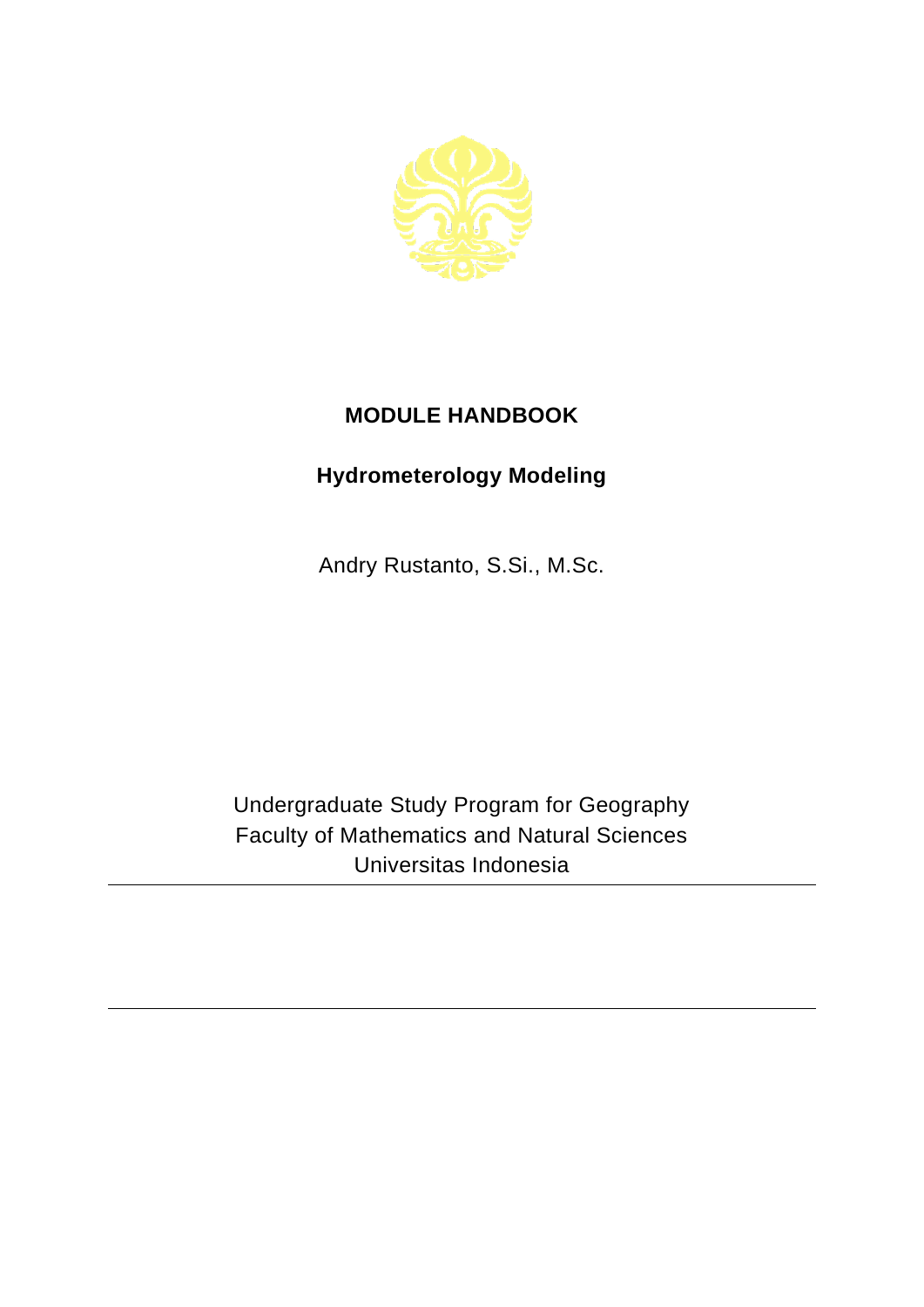| Module designation                                                 | <b>Hydrometerology Modeling</b>                                                                                                                                                                                                                                                                                                                                                                                                                                                                                                                                                                                                     |
|--------------------------------------------------------------------|-------------------------------------------------------------------------------------------------------------------------------------------------------------------------------------------------------------------------------------------------------------------------------------------------------------------------------------------------------------------------------------------------------------------------------------------------------------------------------------------------------------------------------------------------------------------------------------------------------------------------------------|
| Semester(s) in which the module is<br>taught                       | Sixth (6th) Semester                                                                                                                                                                                                                                                                                                                                                                                                                                                                                                                                                                                                                |
| Person responsible for the module                                  | Andry Rustanto, S.Si., M.Sc.                                                                                                                                                                                                                                                                                                                                                                                                                                                                                                                                                                                                        |
| Lecturer                                                           | Andry Rustanto, S.Si., M.Sc.<br>1.<br>Kuswantoro, S.Si., M.Sc.<br>2.<br>3.                                                                                                                                                                                                                                                                                                                                                                                                                                                                                                                                                          |
| Language                                                           | Bahasa Indonesia                                                                                                                                                                                                                                                                                                                                                                                                                                                                                                                                                                                                                    |
| Relation to curriculum                                             | Elective                                                                                                                                                                                                                                                                                                                                                                                                                                                                                                                                                                                                                            |
| Teaching methods                                                   | Student-centered Learning and combination with Cooperative Learning                                                                                                                                                                                                                                                                                                                                                                                                                                                                                                                                                                 |
| Workload (incl. contact hours, self-<br>study hours)               | 1.<br>Lectures: 100 minutes per week per semester<br>2.<br>Assignment: 120 minutes per week per semester<br>Independent study: 120 minutes per week per semester<br>3.<br>Minutes x weeks x semester: 340 x 14 x 1 = 4760 minutes per<br>4.<br>semester<br>5.<br>Midterm Examination: 100 minutes per semester<br>Final Examination: 100 minutes per semester<br>6.<br>Total workload per semester: 4950 minutes / 82 hours 40 minutes<br>7.                                                                                                                                                                                        |
| Credit points                                                      | $2$ (Two)                                                                                                                                                                                                                                                                                                                                                                                                                                                                                                                                                                                                                           |
| Required and recommended pre-<br>requisites for joining the module | Principles and Perspective in Physical Geography<br>1.<br>System and Process of Physical Geography<br>2.                                                                                                                                                                                                                                                                                                                                                                                                                                                                                                                            |
| Module objectives/intended learn-<br>ing outcomes                  | Hydrometeorological modeling courses is one of the means in<br>developing the knowledge and application of basic theories regarding<br>systems and processes in physical geography, especially in the<br>atmospheric and hydrocpherral aspects. The topics discussed include<br>meteorological modeling studies, hydrological modeling and the<br>integration of the two modeling for case studies of flood discharge<br>predictions and flood inundation areas.                                                                                                                                                                    |
| Content                                                            | Introduction and Scope of Hydrometeorology Modeling Studies<br>1.<br>The basic concept of metorological modeling<br>2.<br>Monitoring<br>regional<br>meteorological<br>conditions:<br>Database<br>3.<br>measurement and remote sensing<br>Statistical prediction method<br>4.<br><b>Result Verification Method</b><br>5.<br>Utilization of rainfall data observation and satellite model<br>6.<br>Meteorological Drought Model: SPI and SPEI<br>7.<br>Meteorological Model Flood Rainfall Based on Statistics<br>8.<br>Hydrological models of flood discharge with HEC-HMS<br>9.<br>10. Hydrometeorological Model Flood with HEC-RAS |
| <b>Examination forms</b>                                           | ٠                                                                                                                                                                                                                                                                                                                                                                                                                                                                                                                                                                                                                                   |
| Study and examination require-<br>ments                            | Individual Score (30%)<br>1.<br>Group and Presentation Score (20%)<br>2.<br>Mid Examination (25%)<br>3.<br>Final Examination (25%)<br>4.                                                                                                                                                                                                                                                                                                                                                                                                                                                                                            |